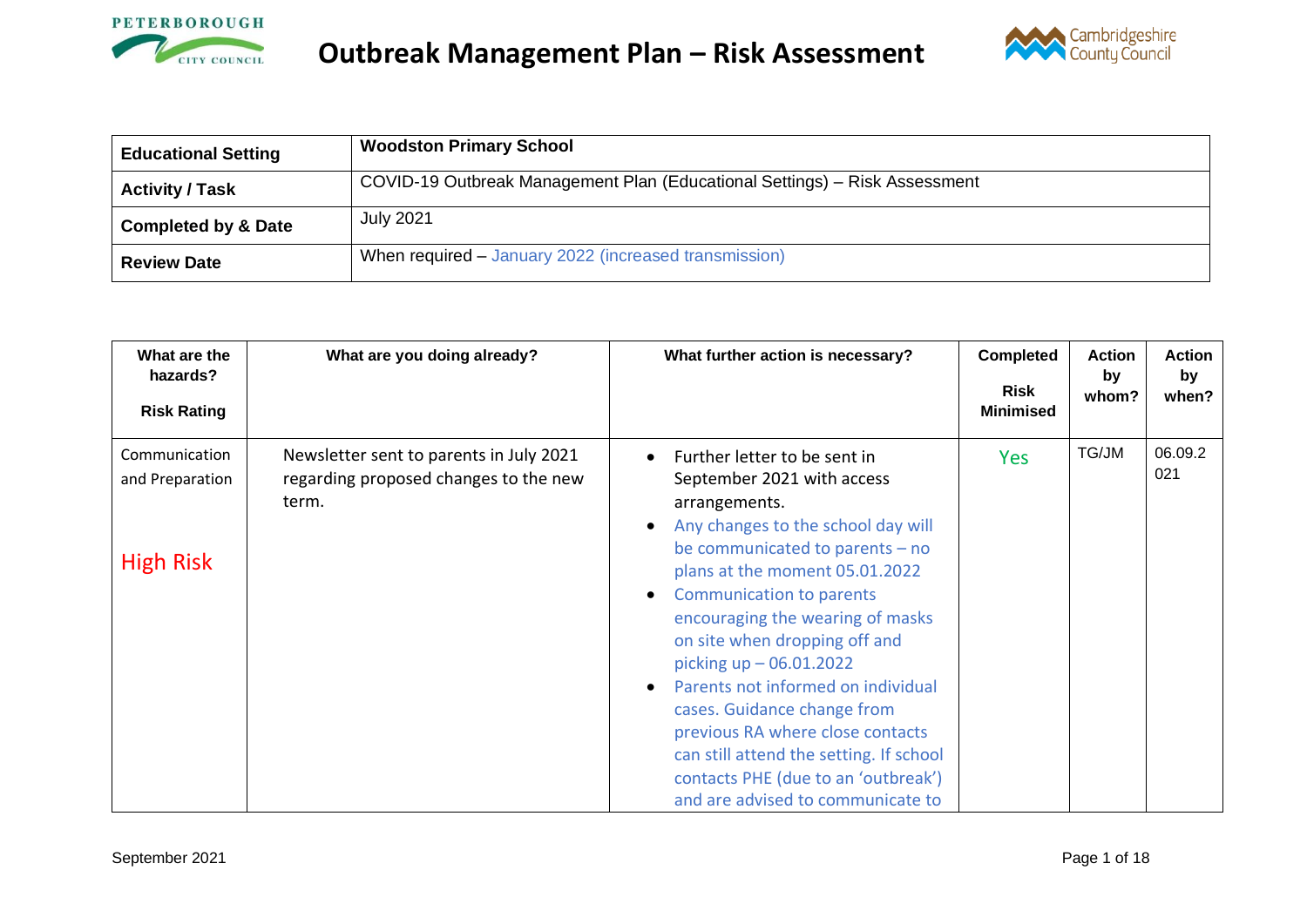



| What are the<br>hazards?       | What are you doing already?                                                                                                                                                                                                                                                                  | What further action is necessary?                                                                                                                                                                                                                                                                                                                                                            | <b>Completed</b>                | <b>Action</b><br>by | <b>Action</b><br>by |
|--------------------------------|----------------------------------------------------------------------------------------------------------------------------------------------------------------------------------------------------------------------------------------------------------------------------------------------|----------------------------------------------------------------------------------------------------------------------------------------------------------------------------------------------------------------------------------------------------------------------------------------------------------------------------------------------------------------------------------------------|---------------------------------|---------------------|---------------------|
| <b>Risk Rating</b>             |                                                                                                                                                                                                                                                                                              |                                                                                                                                                                                                                                                                                                                                                                                              | <b>Risk</b><br><b>Minimised</b> | whom?               | when?               |
|                                |                                                                                                                                                                                                                                                                                              | parents - LA letters to be adapted<br>and sent out.<br>Parents notified of cases in their<br>child's year group. LA flowchart sent<br>home with advice on 'Contacts of<br><b>Positive Cases'. 14.01.2022</b><br>Notify staff and parents of changes<br>to isolation periods from 10 to 7<br>days and the from 7 to 5 days with<br>two consecutive negative LFT on<br>day 5/6. W/c 17.01.2022 |                                 |                     |                     |
| Prevention<br><b>High Risk</b> | Minimise contact with individuals who<br>are unwell by ensuring that those who<br>have coronavirus (COVID-19) symptoms,<br>or who have someone in their household<br>who does, do not attend school<br>clean hands thoroughly more often than<br>usual<br>ensure good respiratory hygiene by | 1. Do additional isolation rooms need to be<br>created and more staff identified and<br>trained to look after pupils waiting for<br>collection? Is there suitable and sufficient<br>PPE available for this?<br>* One room allocated at this time - KS1<br>Kitchen                                                                                                                            | <b>Yes</b>                      | <b>TG</b>           | Complet<br>ed       |
|                                | promoting the 'catch it, bin it, kill it'<br>approach<br>introduce enhanced cleaning, including<br>cleaning frequently touched surfaces<br>often, using standard products such as<br>detergents and bleach                                                                                   | 2. Are there sufficient stocks of soap, paper<br>towels and/or hand sanitizer available in all<br>required locations? Are there sufficient<br>wash basins available?<br>* Cleaners to review stock levels. New local<br>company used who can deliver within 24<br>hours.                                                                                                                     | <b>Yes</b>                      |                     | Ongoing             |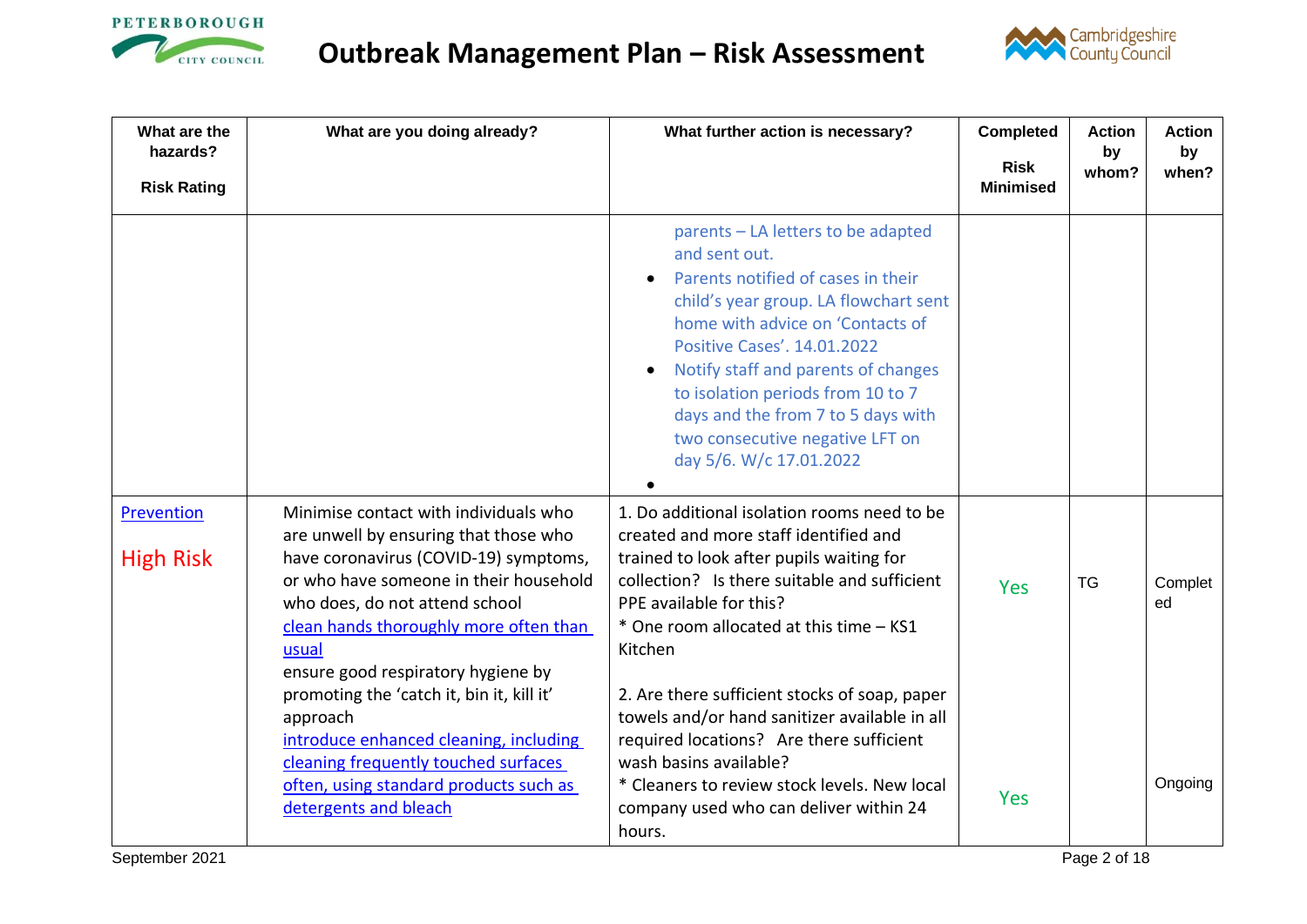



| What are the<br>hazards? | What are you doing already?                                                                                                                                             | What further action is necessary?                                                                                                                                                                                                                           | <b>Completed</b>                | <b>Action</b><br>by              | <b>Action</b><br>by |
|--------------------------|-------------------------------------------------------------------------------------------------------------------------------------------------------------------------|-------------------------------------------------------------------------------------------------------------------------------------------------------------------------------------------------------------------------------------------------------------|---------------------------------|----------------------------------|---------------------|
| <b>Risk Rating</b>       |                                                                                                                                                                         |                                                                                                                                                                                                                                                             | <b>Risk</b><br><b>Minimised</b> | whom?                            | when?               |
|                          | minimise contact between individuals<br>and maintain social distancing wherever<br>possible<br>where necessary, wear appropriate<br>personal protective equipment (PPE) | 3. Are there sufficient stocks of tissues and<br>disposal bins available for all classrooms?<br>* SB to monitor tissue levels with teachers<br>informing of stock levels.                                                                                   | <b>Yes</b>                      | Cleaner<br>s / class<br>teachers | Ongoing             |
|                          |                                                                                                                                                                         | 4. Are sufficient stocks of suitable cleaning<br>products available and is there sufficient<br>capacity to do the cleaning tasks?<br>* See above. Cleaning teams to be used<br>before school, during school and after<br>school.                            | <b>Yes</b>                      | <b>SB</b><br>Cleaner             | Ongoing             |
|                          |                                                                                                                                                                         | 5. Have members of staff been briefed on<br>the expectations in class settings, outdoors<br>and in staff rooms, etc?<br>* only required if an 'outbreak' happens<br>6. Are their sufficient stocks available in the<br>locations it is likely to be needed? | <b>Yes</b>                      | s<br><b>JM/TG</b>                | Ongoing<br>Ongoing  |
|                          |                                                                                                                                                                         | * Stationery to be mixed as before<br>'lockdown' - class resources to be used                                                                                                                                                                               | <b>Yes</b>                      | Office<br>/JM/TG                 |                     |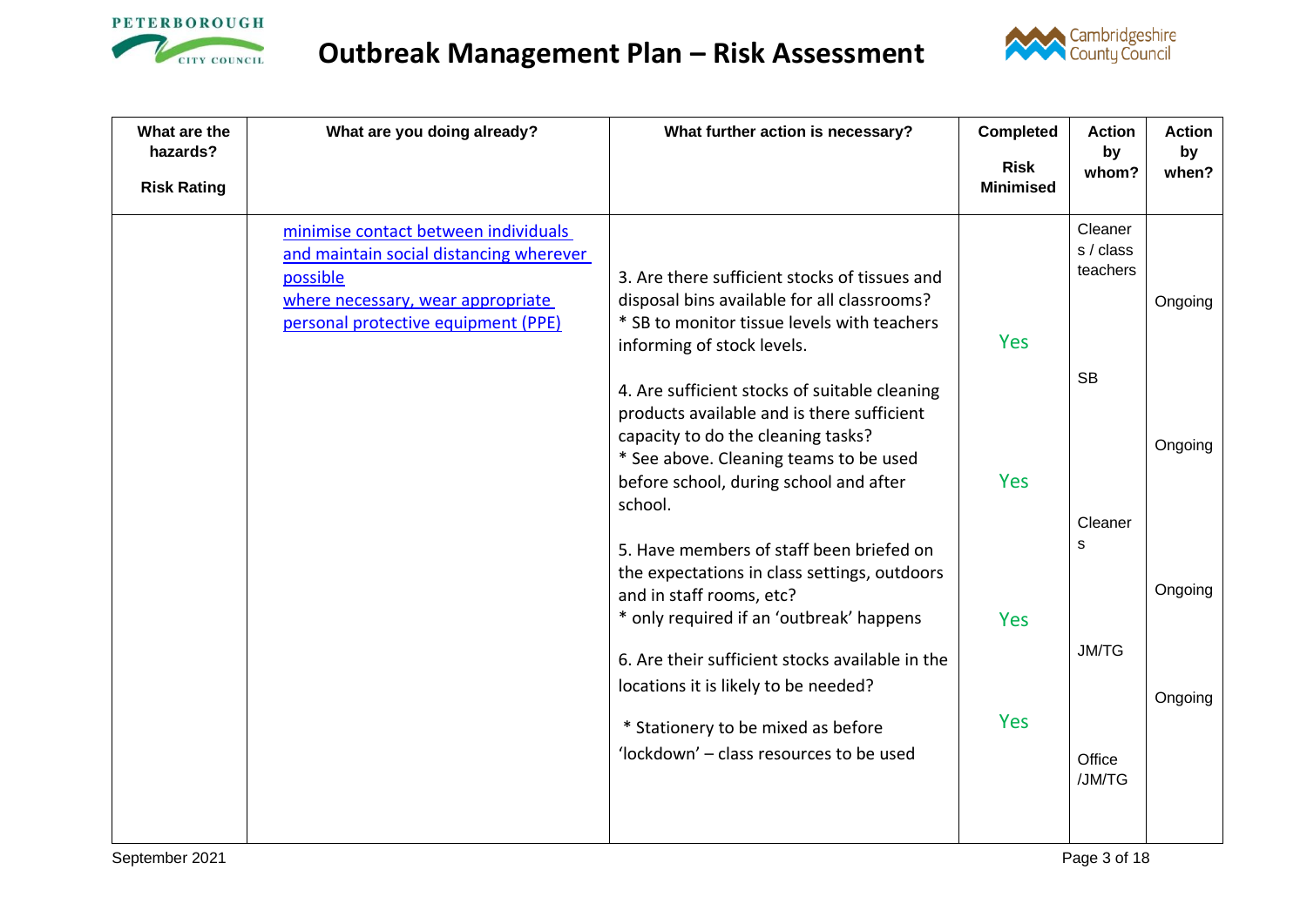



| What are the<br>hazards?<br><b>Risk Rating</b> | What are you doing already? | What further action is necessary?                                                                                                                                                                                                                                                                                                                                                                                                                                                                                                                                                                                                                                                                                                            | <b>Completed</b><br><b>Risk</b><br><b>Minimised</b> | <b>Action</b><br>by<br>whom? | <b>Action</b><br>by<br>when? |
|------------------------------------------------|-----------------------------|----------------------------------------------------------------------------------------------------------------------------------------------------------------------------------------------------------------------------------------------------------------------------------------------------------------------------------------------------------------------------------------------------------------------------------------------------------------------------------------------------------------------------------------------------------------------------------------------------------------------------------------------------------------------------------------------------------------------------------------------|-----------------------------------------------------|------------------------------|------------------------------|
|                                                |                             | * Children to have their own water bottles<br>that stay in school $-$ this will continue $-$ old<br>bottles thrown away<br>* Children to use cloakroom areas and<br>lockers. This is to be reviewed if an<br>'outbreak' happens.<br>* Toilet areas to be used normally unless an<br>'outbreak' happens - then review for<br><b>Bubbles only</b><br>* rooms to be well ventilated - external<br>windows to be open - windows can be<br>opened wider when children are out of the<br>room<br>7. Staff can wear masks in communal areas.<br>Visors to be worn in classrooms. If there is<br>an 'outbreak' then masks will be worn by<br>all staff in communal areas. 27.1.22 -<br>Masks in communal areas optional<br>Staff briefing 05.01.2022 |                                                     |                              |                              |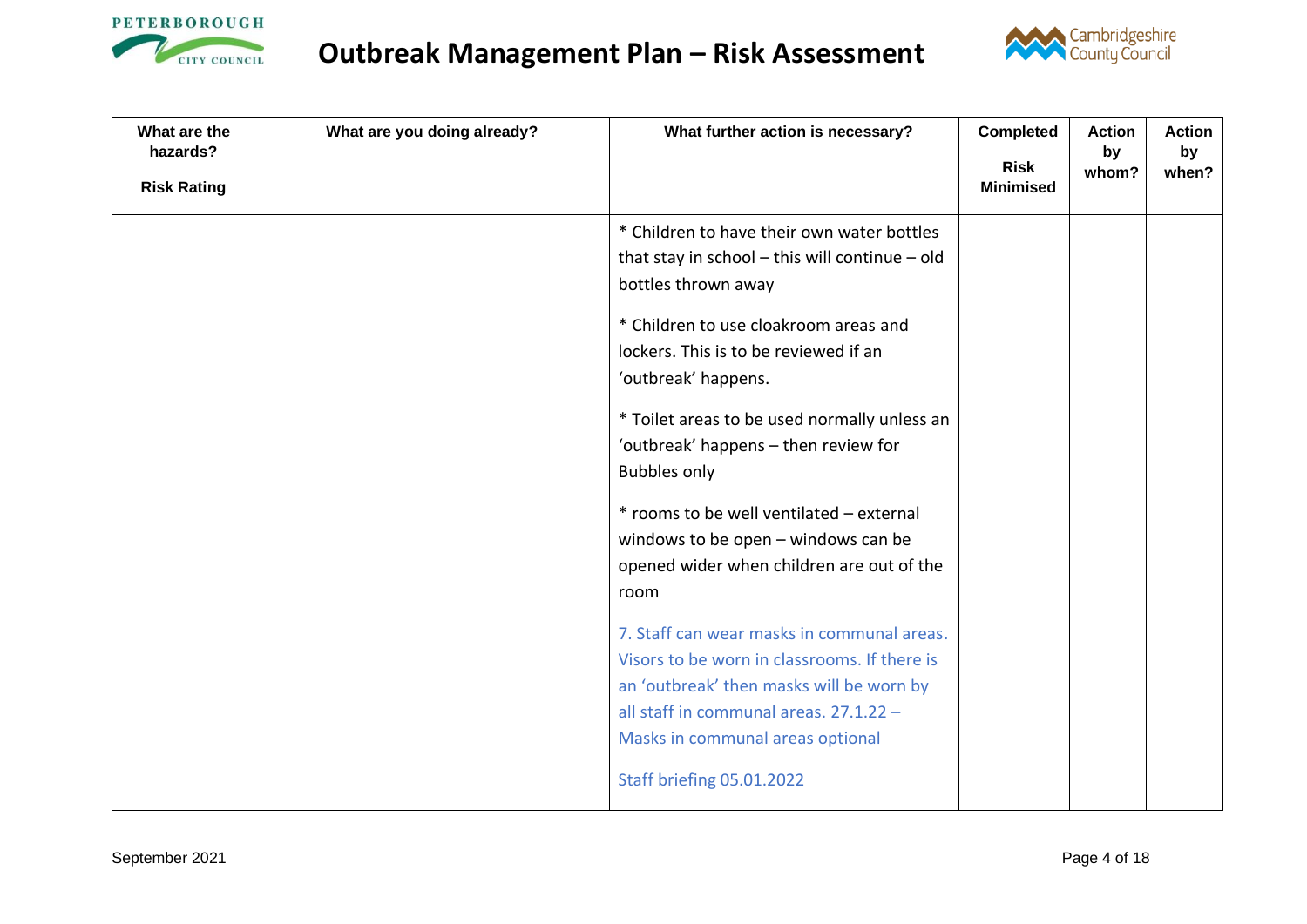



| What are the<br>hazards?                                                 | What are you doing already?                                                                                                                                                                                                                                            | What further action is necessary?                                                                                                                                                                                                                                                                                                                                                                                                                                                                                                                                              | <b>Completed</b><br><b>Risk</b> | <b>Action</b><br>by<br>whom? | <b>Action</b><br>by<br>when? |
|--------------------------------------------------------------------------|------------------------------------------------------------------------------------------------------------------------------------------------------------------------------------------------------------------------------------------------------------------------|--------------------------------------------------------------------------------------------------------------------------------------------------------------------------------------------------------------------------------------------------------------------------------------------------------------------------------------------------------------------------------------------------------------------------------------------------------------------------------------------------------------------------------------------------------------------------------|---------------------------------|------------------------------|------------------------------|
| <b>Risk Rating</b>                                                       |                                                                                                                                                                                                                                                                        |                                                                                                                                                                                                                                                                                                                                                                                                                                                                                                                                                                                | <b>Minimised</b>                |                              |                              |
|                                                                          |                                                                                                                                                                                                                                                                        |                                                                                                                                                                                                                                                                                                                                                                                                                                                                                                                                                                                |                                 |                              |                              |
| <b>Response to</b><br>any infection<br><b>High Risk</b>                  | engage with the NHS Test and Trace<br>process<br>manage confirmed cases of coronavirus<br>(COVID-19) amongst the school<br>community<br>contain any outbreak by following local<br>health protection team advice                                                       | Do members of staff know what is required<br>of them?<br>School to work with the NHS<br>Test and Trace scheme to<br>support close contacts.                                                                                                                                                                                                                                                                                                                                                                                                                                    | <b>Yes</b>                      | JM/TG/<br>Office             | Ongoing                      |
| Contingency<br>planning for a<br>further<br>outbreak<br><b>High Risk</b> | In the event of a local outbreak, the PHE<br>$\bullet$<br>health protection team or local authority<br>may advise a school or number of schools<br>to close temporarily to help control<br>transmission. Schools will need a<br>contingency plan for this eventuality. | If school has an outbreak (5 or more<br>linked cases - excluding siblings).<br>School to follow LA 8 step guidance<br>(13.07.2021)<br>1) Vaccinate all those eligible<br>2) Ensure good hygiene for everyone<br>3) Maintain appropriate cleaning<br>regimes<br>4) Keep occupied spaces well ventilated<br>5) Asymptomatic LFD testing and<br>advising people with Coivd-19<br>symptoms not to attend but to isolate<br>and get a PCR test.<br>6) Consider daily LFD testing for<br>contacts of cases<br>7) Reintroduce face-coverings in<br>communal areas and then classrooms | <b>Yes</b>                      | <b>JM/TG</b>                 | As<br>needed                 |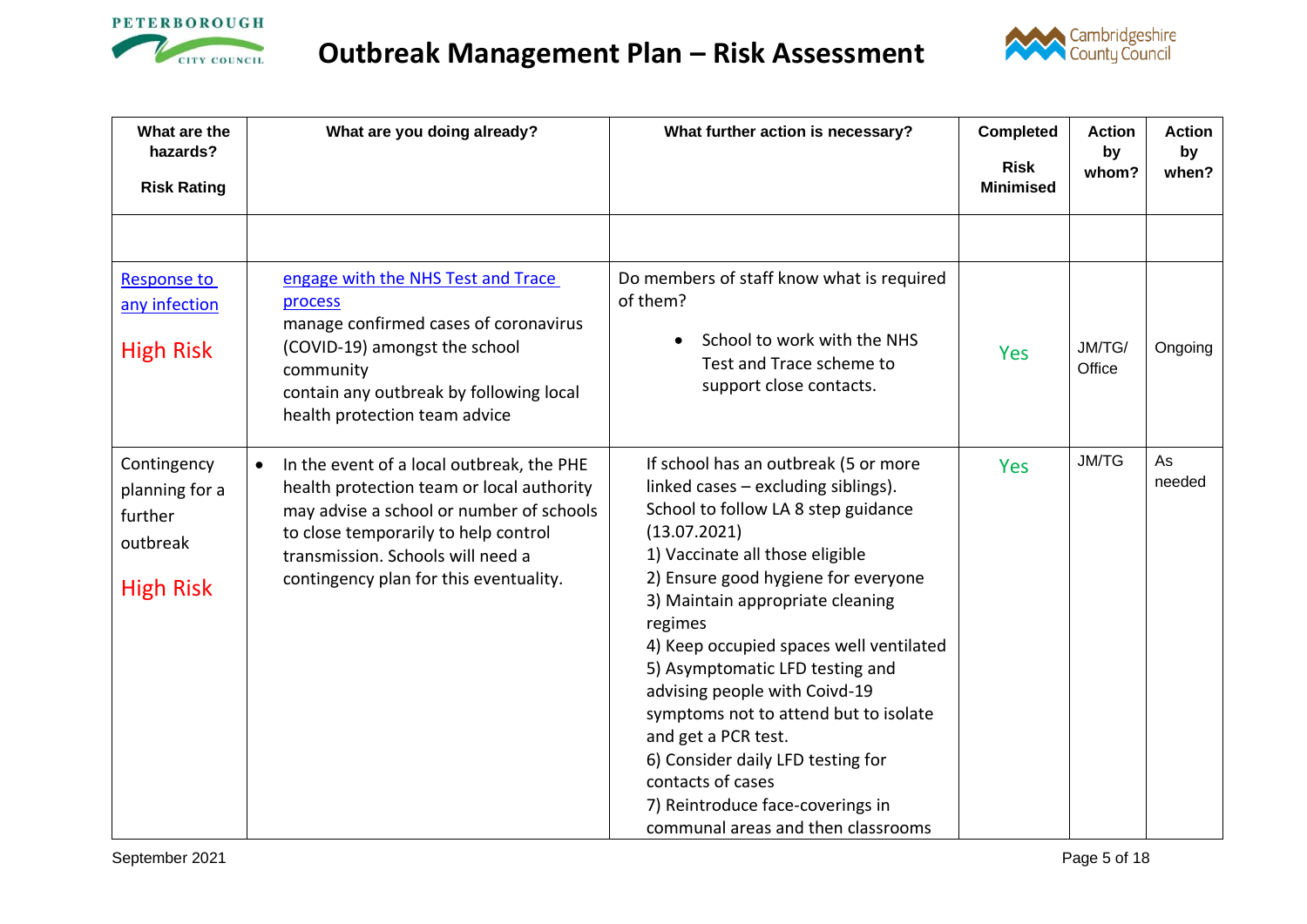



| What are the<br>What are you doing already?<br>hazards? | What further action is necessary?                                                                                                                                                                                                                                                                                                                                                                                                                                                                                                                                                                                                                                                                                                                                                                                                                                                | <b>Completed</b>                | <b>Action</b><br>by | <b>Action</b><br>by |
|---------------------------------------------------------|----------------------------------------------------------------------------------------------------------------------------------------------------------------------------------------------------------------------------------------------------------------------------------------------------------------------------------------------------------------------------------------------------------------------------------------------------------------------------------------------------------------------------------------------------------------------------------------------------------------------------------------------------------------------------------------------------------------------------------------------------------------------------------------------------------------------------------------------------------------------------------|---------------------------------|---------------------|---------------------|
| <b>Risk Rating</b>                                      |                                                                                                                                                                                                                                                                                                                                                                                                                                                                                                                                                                                                                                                                                                                                                                                                                                                                                  | <b>Risk</b><br><b>Minimised</b> | whom?               | when?               |
|                                                         | 8) reduce mixing (reintroduce bubbles)<br>and consider closure of extra-curricular<br>activities.                                                                                                                                                                                                                                                                                                                                                                                                                                                                                                                                                                                                                                                                                                                                                                                |                                 |                     |                     |
| $\bullet$<br>$\bullet$                                  | TG spoke to PHE on 14.01.2022 after<br>making contact with LA about rising<br>numbers in school.<br>PHE responded and checked on what<br>was already in place. PHE was happy<br>with the set-up of school and no large<br>mixing of groups. Hand sanitisers and<br>hand washing important. LFT advice for<br>staff good. 10% cases classed per class<br>and not year group. Mixing outside was<br>fine. No need for staggered starts or<br>finished at this time. Wear masks for<br>adults in communal areas and for all<br>visitors. Limit amount of people on one<br>room. Keep ventilation as a key<br>measure. Cleaners in before, during and<br>after school.<br>Only point to consider is lunch time in<br>the hall. Where cases are high e.g. Y3 -<br>do we want to separate Y3 and Y4?<br>Suggestion is to monitor and if cases<br>continue to increase then separate at |                                 |                     |                     |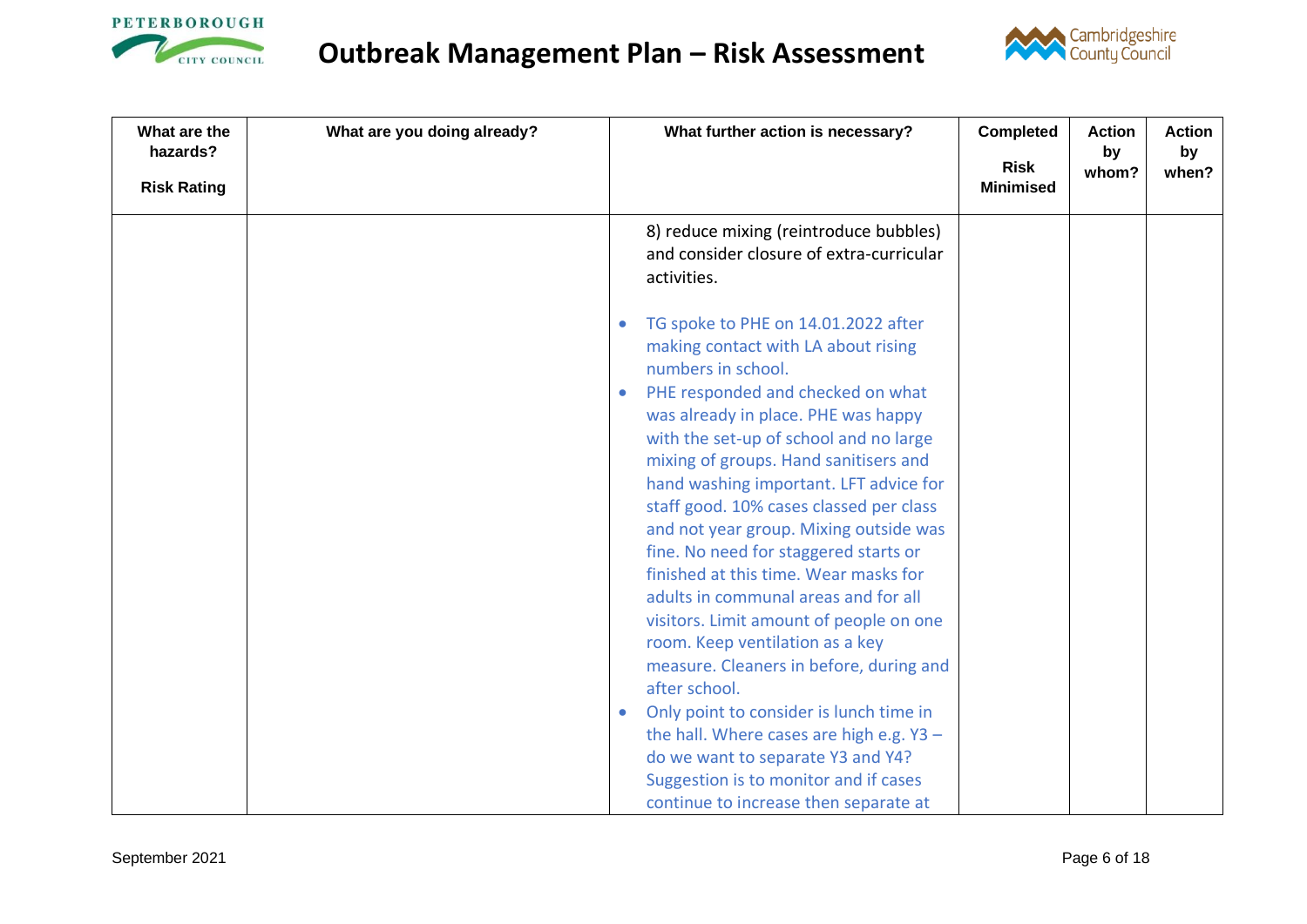



<span id="page-6-0"></span>

| What are the<br>hazards?                              | What are you doing already?                                                                                                                                                                                                                                                                                                                               | What further action is necessary?                                                                                                                                                                                                                                                                                                                                                                                                                                                                                                                    | <b>Completed</b><br><b>Risk</b> | <b>Action</b><br>by<br>whom? | <b>Action</b><br>by<br>when? |
|-------------------------------------------------------|-----------------------------------------------------------------------------------------------------------------------------------------------------------------------------------------------------------------------------------------------------------------------------------------------------------------------------------------------------------|------------------------------------------------------------------------------------------------------------------------------------------------------------------------------------------------------------------------------------------------------------------------------------------------------------------------------------------------------------------------------------------------------------------------------------------------------------------------------------------------------------------------------------------------------|---------------------------------|------------------------------|------------------------------|
| <b>Risk Rating</b>                                    |                                                                                                                                                                                                                                                                                                                                                           |                                                                                                                                                                                                                                                                                                                                                                                                                                                                                                                                                      | <b>Minimised</b>                |                              |                              |
|                                                       |                                                                                                                                                                                                                                                                                                                                                           | lunch. Keep cleaning communal areas<br>as much as you can e.g. hall.                                                                                                                                                                                                                                                                                                                                                                                                                                                                                 |                                 |                              |                              |
| Social<br>Distancing in<br>school<br><b>High Risk</b> | Minimise contact between individuals<br>$\bullet$<br>and maintain social distancing wherever<br>possible<br>The overarching principle to apply is<br>reducing the number of contacts<br>between children and staff. This can be<br>achieved through keeping groups<br>separate (in 'bubbles') and through<br>maintaining distance between<br>individuals. | Introduce if outbreak occurs.<br>$\bullet$<br>Staff are encouraged to social distance<br>$\bullet$<br>where possible e.g. staff room.<br>Staff meetings to be held virtually or<br>$\bullet$<br>social distanced in the hall (lots of<br>ventilation and masks can be worn). To<br>be reviewed after Feb half term.<br>Main office to be limited to Office staff<br>$\bullet$<br>and HT/DHT only.<br>All staff to be accountable for own<br>$\bullet$<br>social distancing in reprographics room<br>e.g. one person at the photocopier at a<br>time. | Yes                             | <b>TG</b>                    | Ongoing                      |
| Home Learning                                         |                                                                                                                                                                                                                                                                                                                                                           | Home learning to be prepared for the<br>$\bullet$<br>academic year 2021-2022.                                                                                                                                                                                                                                                                                                                                                                                                                                                                        | <b>Yes</b>                      | <b>SLT</b>                   | As<br>needed                 |
| <b>High Risk</b>                                      |                                                                                                                                                                                                                                                                                                                                                           | Home learning for individual children<br>$\bullet$<br>and groups if an outbreak occurs.<br>Teachers planning for 'face-to-face'<br>$\bullet$<br>learning with the option of 'remote<br>learning' if and when required.                                                                                                                                                                                                                                                                                                                               |                                 |                              |                              |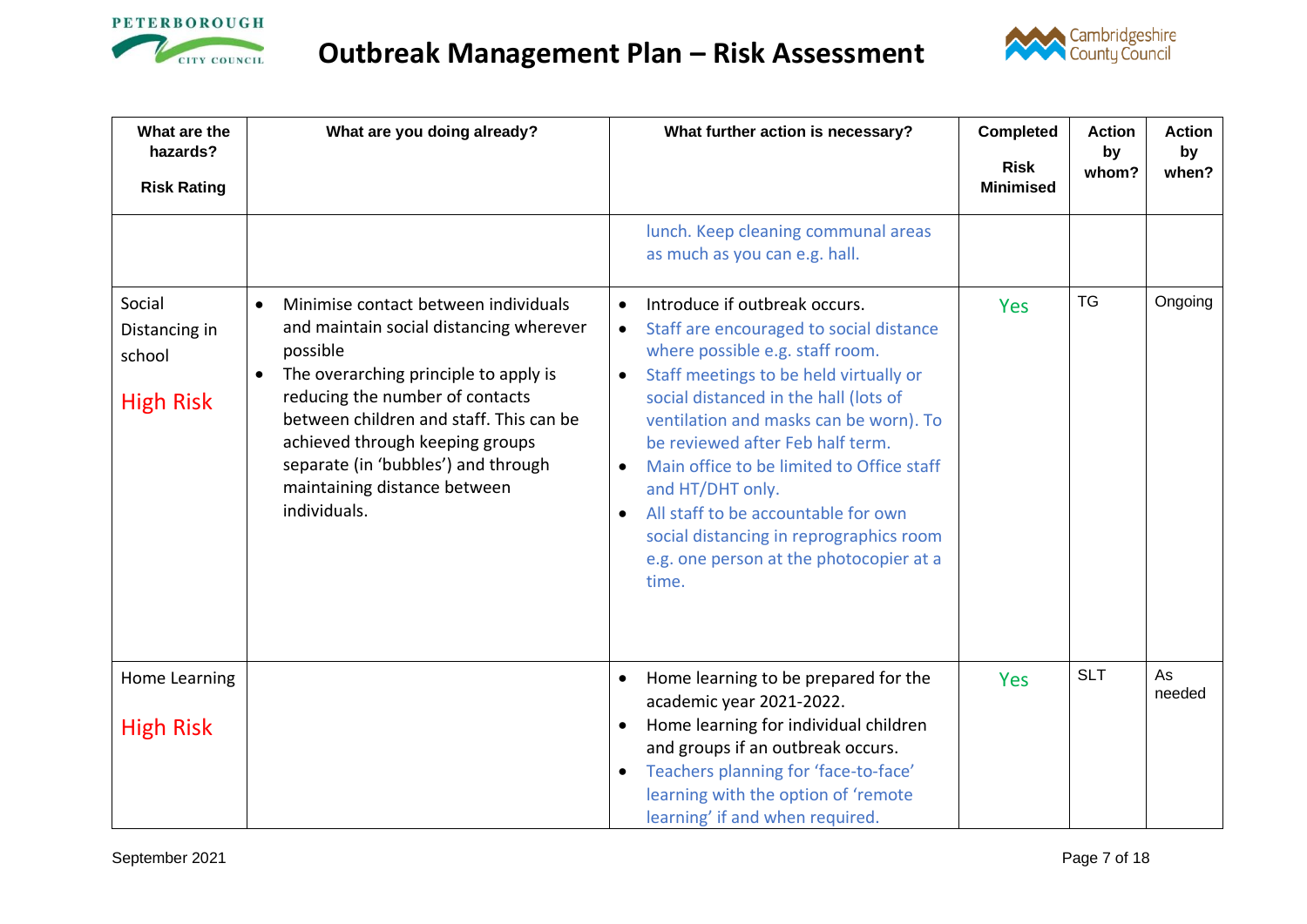



| What are the<br>hazards?                                   | What are you doing already?                                                                                                                                                                                                                                                  | What further action is necessary?                                                                                                                                                                                                                                             | <b>Completed</b><br><b>Risk</b> | <b>Action</b><br>by<br>whom? | <b>Action</b><br>by<br>when? |
|------------------------------------------------------------|------------------------------------------------------------------------------------------------------------------------------------------------------------------------------------------------------------------------------------------------------------------------------|-------------------------------------------------------------------------------------------------------------------------------------------------------------------------------------------------------------------------------------------------------------------------------|---------------------------------|------------------------------|------------------------------|
| <b>Risk Rating</b>                                         |                                                                                                                                                                                                                                                                              |                                                                                                                                                                                                                                                                               | <b>Minimised</b>                |                              |                              |
|                                                            |                                                                                                                                                                                                                                                                              |                                                                                                                                                                                                                                                                               |                                 |                              |                              |
| SEND, Inclusion,<br>Welfare &<br>Safeguarding              | See previous Risk Assessment                                                                                                                                                                                                                                                 | Introduce previous measures if an<br>$\bullet$<br>outbreak occurs.                                                                                                                                                                                                            | <b>Yes</b>                      | SENCO/<br>SLT/<br><b>FLO</b> | Ongoing                      |
| <b>High Risk</b>                                           |                                                                                                                                                                                                                                                                              |                                                                                                                                                                                                                                                                               |                                 |                              |                              |
| Break/Lunch<br>times<br><b>High Risk</b>                   | The school will stagger breaks/lunchtimes<br>to achieve the social distancing if an<br>outbreak occurs.                                                                                                                                                                      | Two year groups at a time to eat in the<br>$\bullet$<br>hall. Playtimes are outside where there<br>is a lot of ventilation                                                                                                                                                    | <b>Yes</b>                      | <b>SLT</b>                   | Ongoing                      |
| FSM Off Site.                                              | Providing children who are entitled to<br>Free School Meals with a hot dinner.                                                                                                                                                                                               | FSM vouchers to be provided for any<br>$\bullet$<br>child who is eligible and is isolating.                                                                                                                                                                                   | <b>Yes</b>                      | TG/Offic<br>e                | Complet<br>ed                |
| Access/Egress<br>of school<br>building<br><b>High Risk</b> | One way traffic through external doors to<br>$\bullet$<br>avoid face to face passing to be clearly<br>marked, consider use of markings.<br>Where possible, these can be propped<br>open to reduce the need for touch (fire<br>protection measures must be adhered<br>$to)$ . | CP to ensure that hand sanitisers are in<br>$\bullet$<br>rooms across school.<br>CP to ensure that staff toilets have blue<br>$\bullet$<br>tissue and spray in them<br>CP to ensure reprographics rooms has<br>$\bullet$<br>wipes so photocopier can be wiped<br>between use. | <b>Yes</b>                      | <b>TG</b>                    | Complet<br>ed                |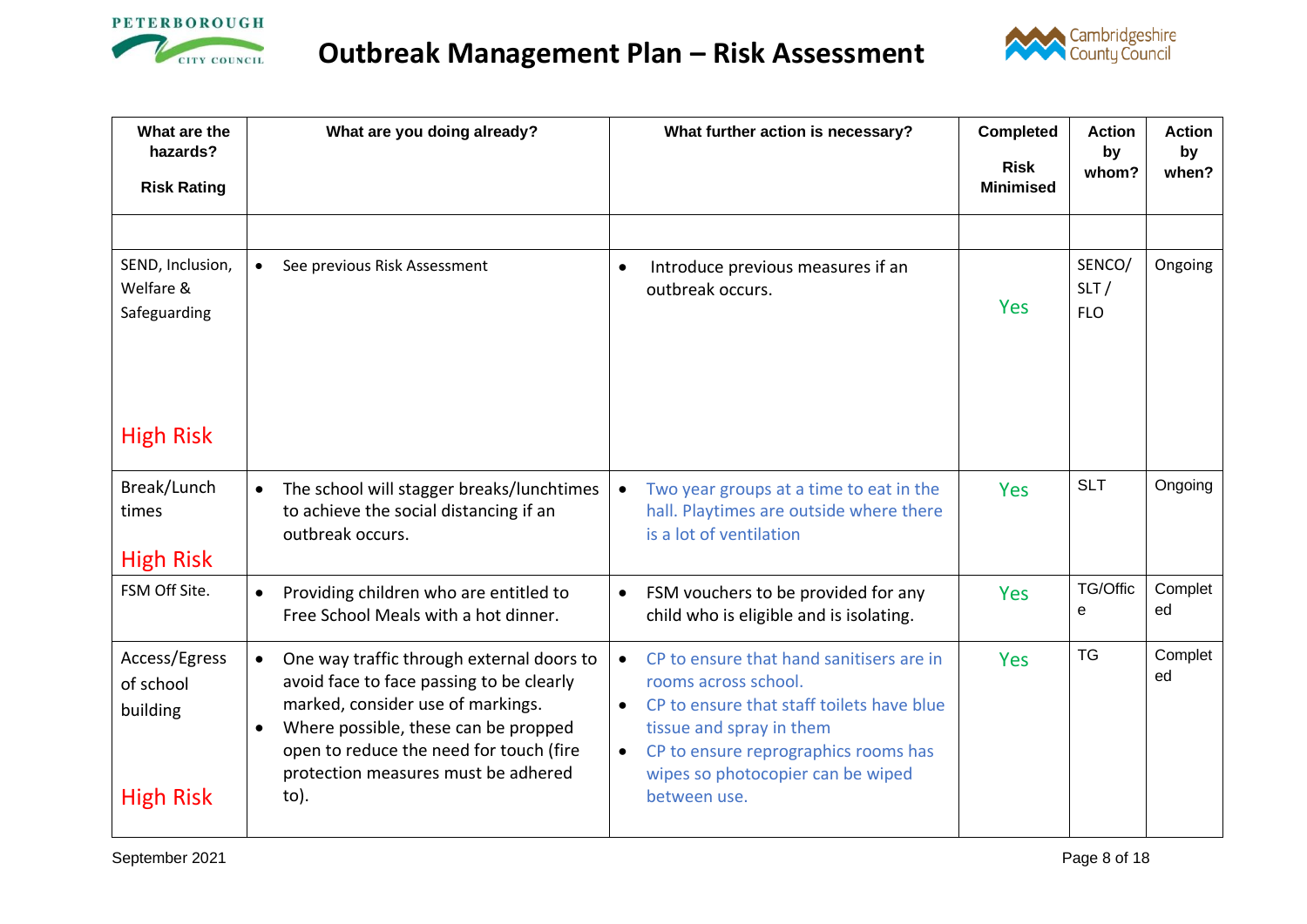



<span id="page-8-0"></span>

| What are the<br>hazards?                                                                    | What are you doing already?                                                                                                                                                                                                                                                     | What further action is necessary?                                                                                                                                                                                                                                                                                                                | <b>Completed</b>                | <b>Action</b><br>by | <b>Action</b><br>by |
|---------------------------------------------------------------------------------------------|---------------------------------------------------------------------------------------------------------------------------------------------------------------------------------------------------------------------------------------------------------------------------------|--------------------------------------------------------------------------------------------------------------------------------------------------------------------------------------------------------------------------------------------------------------------------------------------------------------------------------------------------|---------------------------------|---------------------|---------------------|
| <b>Risk Rating</b>                                                                          |                                                                                                                                                                                                                                                                                 |                                                                                                                                                                                                                                                                                                                                                  | <b>Risk</b><br><b>Minimised</b> | whom?               | when?               |
|                                                                                             | Wipes and sanitiser available at both<br>sides of doors.<br>Increased cleaning of handles and touch<br>$\bullet$<br>plates.<br>Allocated drop off and collection times<br>$\bullet$<br>*If the is an outbreak we will revisit the<br>above                                      |                                                                                                                                                                                                                                                                                                                                                  |                                 |                     |                     |
| Extra-curricular<br>activities<br>(coaches,<br>tutors, after<br>school)<br><b>High Risk</b> | Schools are able to work with external<br>$\bullet$<br>coaches, clubs and organisations for<br>curricular and extra-curricular activities<br>where they are satisfied that this is safe<br>to do so. Schools should consider<br>carefully how such arrangements can<br>operate. | Swimming at the regional pool to<br>$\bullet$<br>continue - one class only attending -<br>staff to wear masks on public transport.<br><b>Following Regional pool guidelines</b><br>$\bullet$<br>School football club to continue - only<br>$\bullet$<br>two years groups attending<br>School choir postponed for this half<br>$\bullet$<br>term. | <b>Yes</b>                      | Office              | Ongoing             |
| Breakfast/after<br>school club<br><b>High Risk</b>                                          | To operate normally $-$ to be reviewed in<br>$\bullet$<br>the case of an outbreak                                                                                                                                                                                               | See latest Gov guidance<br>$\bullet$<br>https://www.gov.uk/government/publi<br>$\bullet$<br>cations/protective-measures-for-<br>holiday-or-after-school-clubs-and-<br>other-out-of-school-settings-for-<br>children-during-the-coronavirus-covid-<br>19-outbreak                                                                                 | Yes                             | <b>JM/TG</b>        | By start<br>of term |
| Cleaning                                                                                    | The school should consult with their<br>$\bullet$<br>cleaning contractor or their in-house<br>cleaning team to arrange a deep clean                                                                                                                                             |                                                                                                                                                                                                                                                                                                                                                  | <b>Yes</b>                      | <b>JM/TG</b>        | By start<br>of term |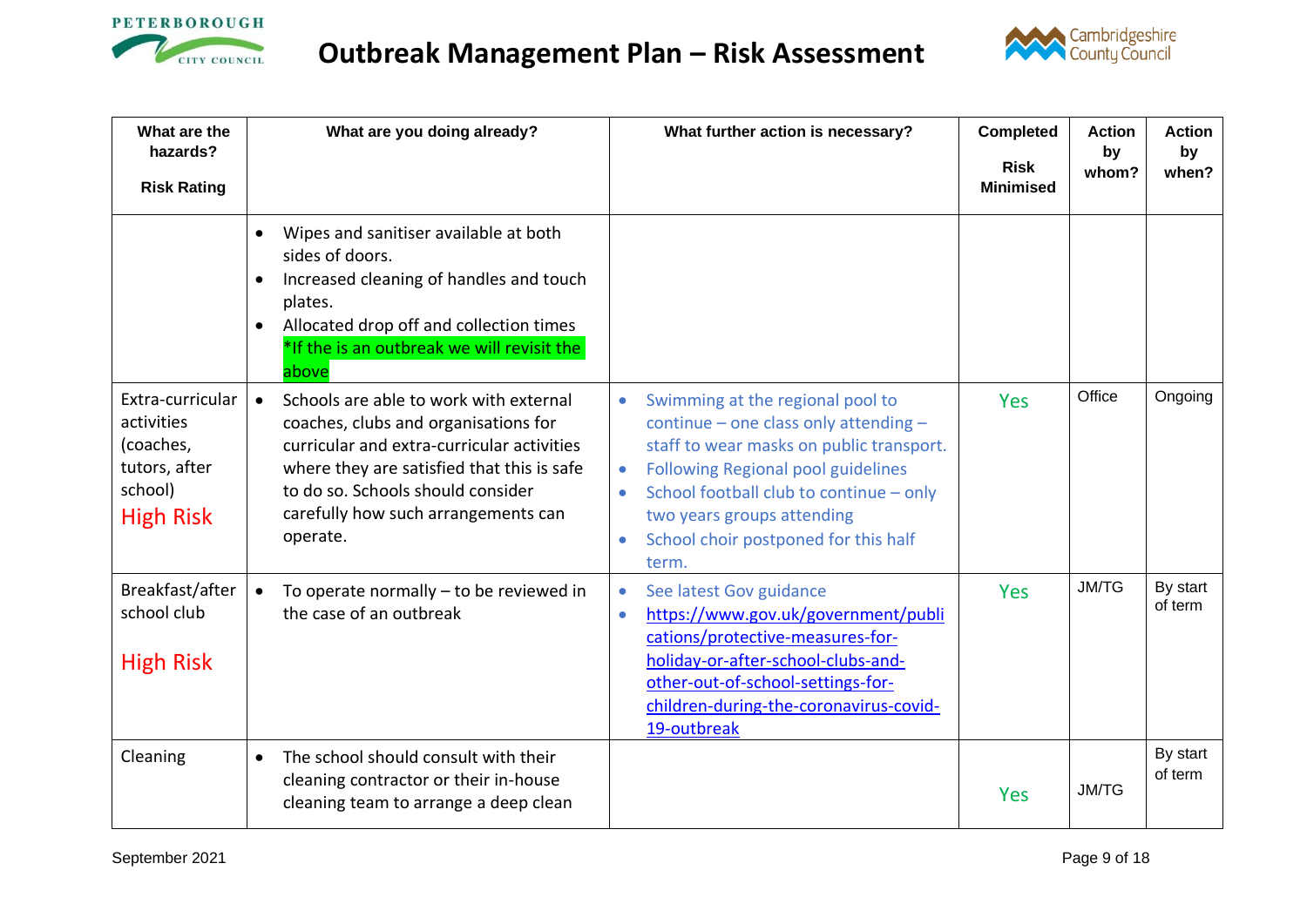



| What are the<br>hazards?       | What are you doing already?                                                                                                                                                                                                                                                                                                                                                                                                                                                                                                                                                                                                                                                                                                                                                                                                          | What further action is necessary? | <b>Completed</b>                | <b>Action</b><br>by | <b>Action</b><br>by |
|--------------------------------|--------------------------------------------------------------------------------------------------------------------------------------------------------------------------------------------------------------------------------------------------------------------------------------------------------------------------------------------------------------------------------------------------------------------------------------------------------------------------------------------------------------------------------------------------------------------------------------------------------------------------------------------------------------------------------------------------------------------------------------------------------------------------------------------------------------------------------------|-----------------------------------|---------------------------------|---------------------|---------------------|
| <b>Risk Rating</b>             |                                                                                                                                                                                                                                                                                                                                                                                                                                                                                                                                                                                                                                                                                                                                                                                                                                      |                                   | <b>Risk</b><br><b>Minimised</b> | whom?               | when?               |
| <b>High Risk</b>               | may be appropriate before staff and<br>pupils return to school.<br>More frequent cleaning procedures<br>$\bullet$<br>should be in place across the site,<br>particularly in communal areas and at<br>touch points including:<br>Taps and washing facilities,<br>$\circ$<br>Toilet flush and seats,<br>$\circ$<br>Door handles and push plates,<br>$\circ$<br>Handrails on staircases and<br>$\bigcirc$<br>corridors,<br>Lift and hoist controls,<br>$\circ$<br>Machinery and equipment<br>$\circ$<br>controls,<br>All areas used for eating must be<br>$\circ$<br>thoroughly cleaned at the end of<br>each break, including chairs, door<br>handles, vending machines and<br>payment devices,<br>Telephone equipment,<br>$\circ$<br>Keyboards, photocopiers and<br>$\circ$<br>other office equipment, classroom<br>desks and chairs. |                                   |                                 |                     |                     |
| Attendance<br><b>High Risk</b> | Following the guidance set from the DfE<br>$\bullet$                                                                                                                                                                                                                                                                                                                                                                                                                                                                                                                                                                                                                                                                                                                                                                                 |                                   | <b>Yes</b>                      | SD                  | Ongoing             |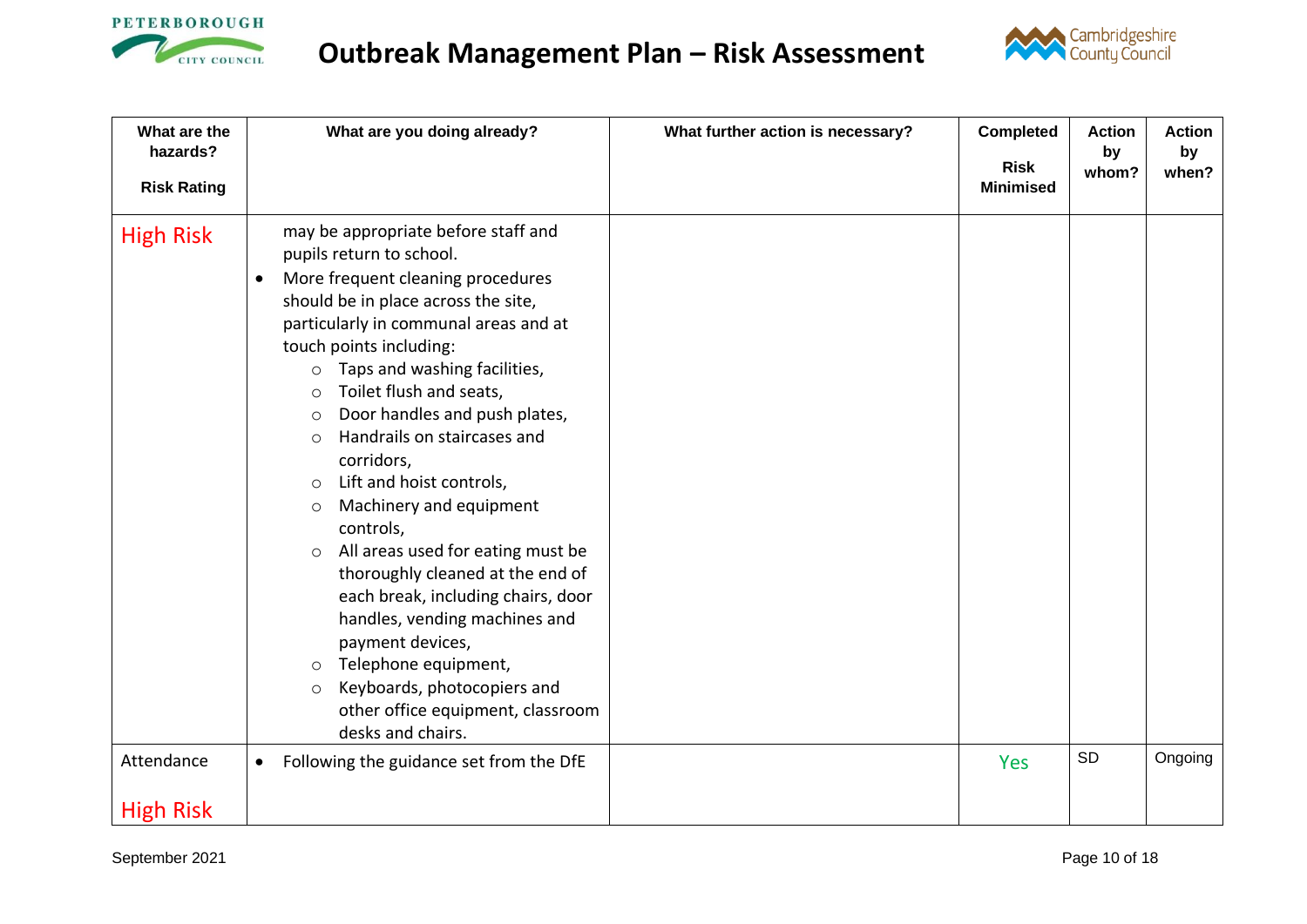



<span id="page-10-0"></span>

| What are the<br>hazards?<br><b>Risk Rating</b>                   | What are you doing already?                                                                                                                                                                                                                                                                                                                                                                                                                                                                                                        | What further action is necessary?                                                                                                                         | <b>Completed</b><br><b>Risk</b><br><b>Minimised</b> | <b>Action</b><br>by<br>whom? | <b>Action</b><br>by<br>when? |
|------------------------------------------------------------------|------------------------------------------------------------------------------------------------------------------------------------------------------------------------------------------------------------------------------------------------------------------------------------------------------------------------------------------------------------------------------------------------------------------------------------------------------------------------------------------------------------------------------------|-----------------------------------------------------------------------------------------------------------------------------------------------------------|-----------------------------------------------------|------------------------------|------------------------------|
| Waste<br><b>High Risk</b>                                        | Relocate waste bins to key strategic<br>$\bullet$<br>positions both in school buildings and in<br>external areas that are in use in order<br>that waste materials can be managed<br>safely<br>Bins should be emptied daily.                                                                                                                                                                                                                                                                                                        | Staff to ensure they wear protective<br>$\bullet$<br>gloves and or wash hands immediately<br>after carrying out this activity.                            | <b>Yes</b>                                          | Cleaner<br>S                 | Ongoing                      |
| Staff/Pupils<br>within the<br>shielded group<br><b>High Risk</b> | Any member of staff or pupil that is<br>$\bullet$<br>within the Clinically extremely vulnerable<br>group must have a risk assessment<br>undertaken that includes how social<br>distancing will be maintained in a Covid-<br>19 safe workplace.<br>Staff/pupils that meet the criteria as<br>$\bullet$<br>clinically vulnerable people e.g. diabetics,<br>those who are pregnant, should have a<br>risk assessment completed to identify any<br>suitable control measures that must be in<br>place before returning to work/school. | Follow any guidance set from DfE/Gov<br>$\bullet$<br>in September 2021<br>Individual RA reviewed for CEV and<br>$\bullet$<br>pregnant staff $-05.01.2022$ | <b>Yes</b>                                          | AH/TG                        | Ongoing                      |
| Hygiene<br><b>High Risk</b>                                      | The school has a suitable supply of soap<br>$\bullet$<br>and access to warm water for washing<br>hands.                                                                                                                                                                                                                                                                                                                                                                                                                            | Hand sanitisers back in classrooms and<br>$\bullet$<br>offices.                                                                                           | <b>Yes</b>                                          | Cleaner<br>S<br>All staff    | Ongoing                      |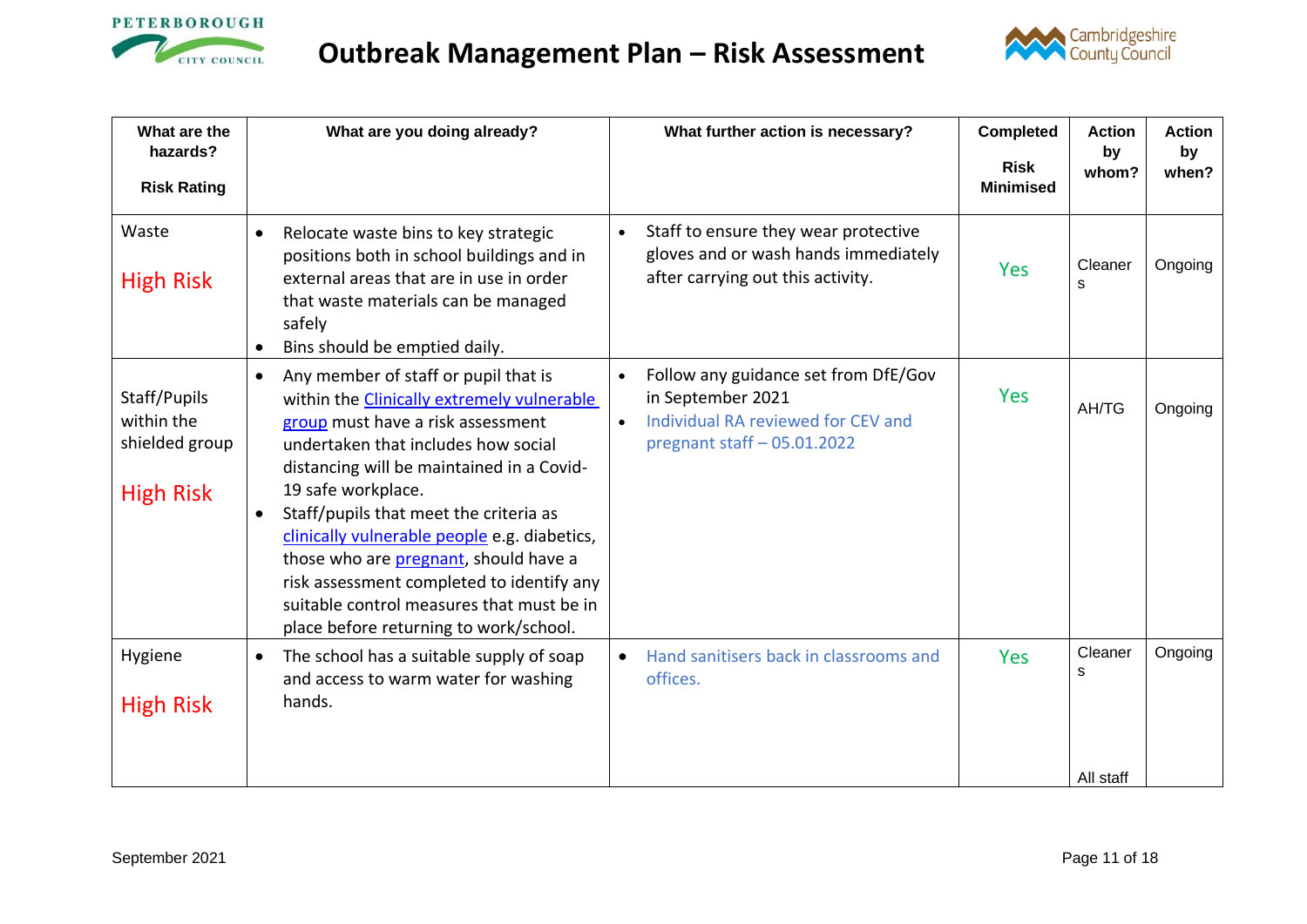



<span id="page-11-0"></span>

| What are the<br>hazards?<br><b>Risk Rating</b>                     | What are you doing already?                                                                                                                                                                                                                                                                                                                                                                                                                              | What further action is necessary?                   | <b>Completed</b><br><b>Risk</b><br><b>Minimised</b> | <b>Action</b><br>by<br>whom? | <b>Action</b><br>by<br>when? |
|--------------------------------------------------------------------|----------------------------------------------------------------------------------------------------------------------------------------------------------------------------------------------------------------------------------------------------------------------------------------------------------------------------------------------------------------------------------------------------------------------------------------------------------|-----------------------------------------------------|-----------------------------------------------------|------------------------------|------------------------------|
| Accident<br>reporting<br>Covid-19<br>incidents<br><b>High Risk</b> | The Health & Safety Executive have<br>$\bullet$<br>recently updated the Reporting of<br><b>Injuries, Diseases and Dangerous</b><br>Occurrences regulations (RIDDOR) to<br>include the requirement to report<br>possible or actual exposure to the Covid-<br>19 virus as a result of, or in connection<br>with, a work activity.<br>For further advice and guidance, you<br>$\bullet$<br>should contact your competent Health &<br>Safety Adviser.        | TG spoke to PHE on 14.01.2022 - see<br>notes above. | <b>Yes</b>                                          | All staff                    |                              |
| Personal<br>Protective<br>Equipment<br><b>High Risk</b>            | Personal Protective Equipment should<br>not be used as an alternative to social<br>distancing, except where there is no<br>other practical solution.<br>Where close proximity working (school<br>$\bullet$<br>Site Team) is required for longer than 15<br>minutes, assess the need to issue<br>employees with appropriate Personal<br>Protective Equipment.<br>Re-usable PPE should be thoroughly<br>cleaned after use and not shared<br>between staff. | To be used in the case of an outbreak.              | <b>Yes</b>                                          | <b>TG</b>                    | Complet<br>ed                |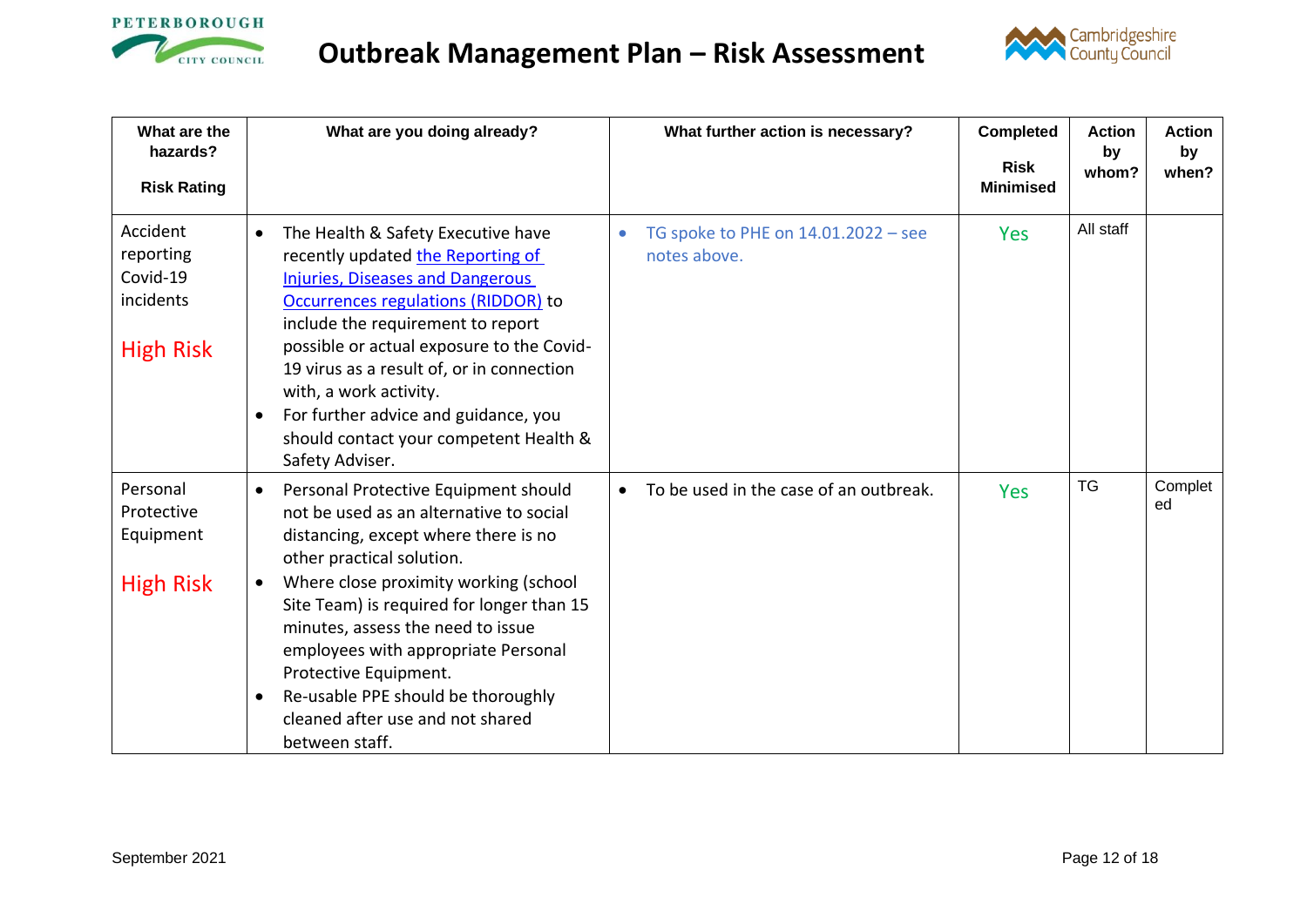



| What are the<br>hazards?                              | What are you doing already?                                                                                                                                                                                                                                                                                                                                                                                                                                                                                                                                                                           | What further action is necessary?                                                                                                                                                                                                                                                                                                                                                                                              | <b>Completed</b>                | <b>Action</b><br>by | <b>Action</b><br>by |
|-------------------------------------------------------|-------------------------------------------------------------------------------------------------------------------------------------------------------------------------------------------------------------------------------------------------------------------------------------------------------------------------------------------------------------------------------------------------------------------------------------------------------------------------------------------------------------------------------------------------------------------------------------------------------|--------------------------------------------------------------------------------------------------------------------------------------------------------------------------------------------------------------------------------------------------------------------------------------------------------------------------------------------------------------------------------------------------------------------------------|---------------------------------|---------------------|---------------------|
| <b>Risk Rating</b>                                    |                                                                                                                                                                                                                                                                                                                                                                                                                                                                                                                                                                                                       |                                                                                                                                                                                                                                                                                                                                                                                                                                | <b>Risk</b><br><b>Minimised</b> | whom?               | when?               |
| Infection<br>Control<br><b>High Risk</b>              | Staff and pupils have access at all times to<br>$\bullet$<br>water and soap for hand washing.                                                                                                                                                                                                                                                                                                                                                                                                                                                                                                         |                                                                                                                                                                                                                                                                                                                                                                                                                                | <b>Yes</b>                      | <b>SLT</b>          | Ongoing             |
| Lack of staff<br><b>High Risk</b>                     | Assessment of availability of staff for all<br>$\bullet$<br>activities during the school day, including<br>break and lunchtimes<br>The extent to which existing planning,<br>schemes of work will need to be adapted                                                                                                                                                                                                                                                                                                                                                                                  | We are currently 'over staffed' for<br>2021-2022. Should staff members need<br>to self-isolate then non-class based staff<br>can cover.<br>TG and office/HR to liaise with Team<br>$\bullet$<br>Leaders to ensure staffing levels are<br>sufficient. Classes covered and PPA<br>honoured. TG to record with HR staff<br>absences.                                                                                              | Yes                             | <b>JM/TG</b>        | Ongoing             |
| Increased risk<br>of transmission<br><b>High Risk</b> | Ensure availability of staff is adequate<br>$\bullet$<br>Ensure that social distancing measures<br>$\bullet$<br>can be maintained at all times<br>Review activities that can be carried out<br>$\bullet$<br>The behaviour policy is reviewed to take<br>$\bullet$<br>into account COVID-19, to include<br>exclusion for pupils who deliberately put<br>others at risk (e.g. coughing, or spitting at<br>others) and pupils who will not (as<br>opposed to cannot) comply with social<br>distancing.<br>Pupils are prohibited from bringing any<br>$\bullet$<br>equipment into the school. They should | How contacts are reduced will depend on<br>the school's circumstances and will (as<br>much as possible) include:<br>grouping children together<br>$\bullet$<br>avoiding contact between groups<br>arranging classrooms with forward<br>facing desks<br>staff maintaining distance from<br>$\bullet$<br>pupils and other staff as much as<br>possible<br>staggered starts and pick-ups to<br>reduce amount of personnel on site | <b>Yes</b>                      | <b>TG</b>           | Complet<br>ed       |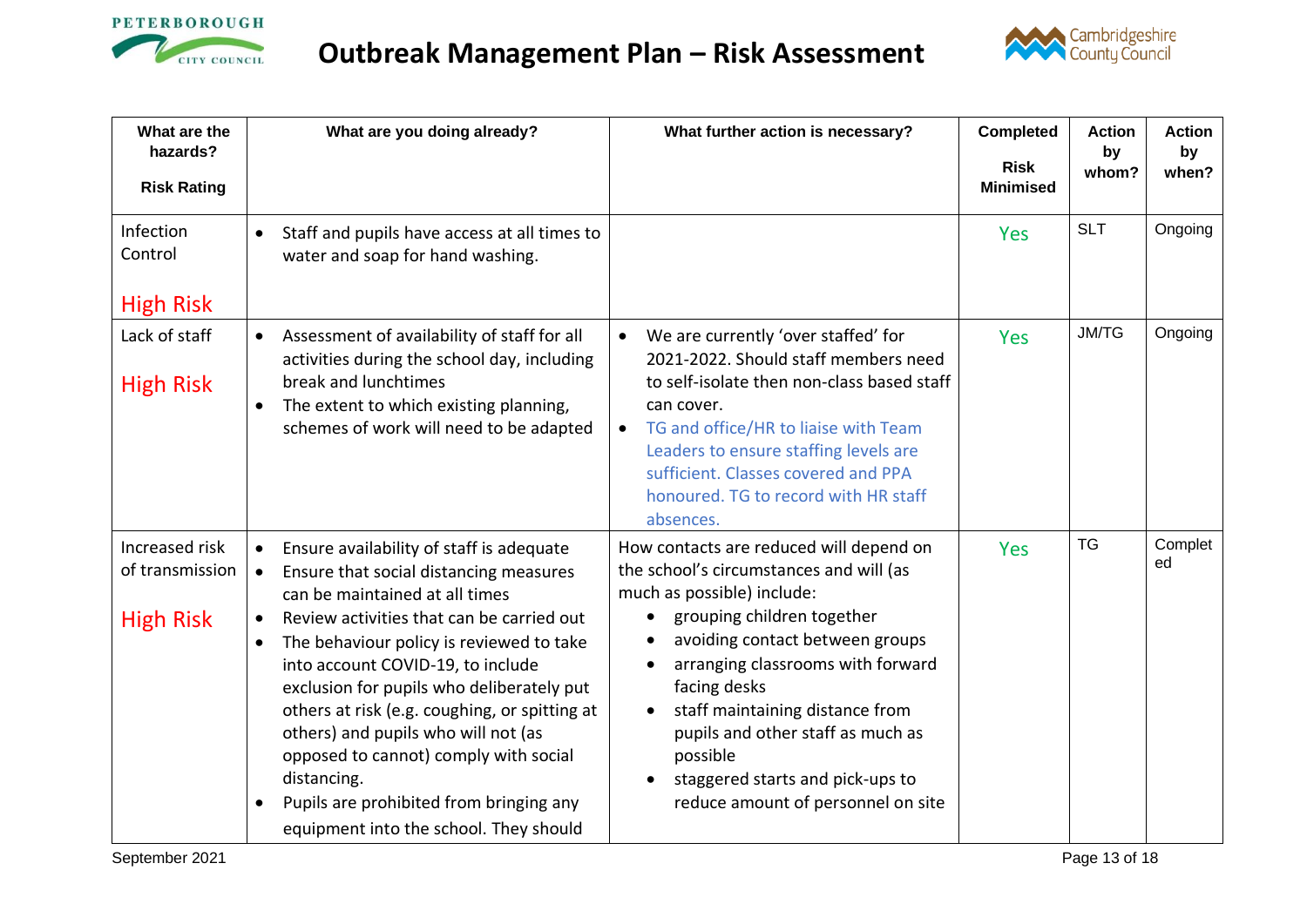



| What are the<br>hazards?<br><b>Risk Rating</b>  | What are you doing already?                                                                                                                                                                                                                                                              | What further action is necessary?                                                                                                                                                                                                                                                                    | <b>Completed</b><br><b>Risk</b><br><b>Minimised</b> | <b>Action</b><br>by<br>whom? | <b>Action</b><br>by<br>when? |
|-------------------------------------------------|------------------------------------------------------------------------------------------------------------------------------------------------------------------------------------------------------------------------------------------------------------------------------------------|------------------------------------------------------------------------------------------------------------------------------------------------------------------------------------------------------------------------------------------------------------------------------------------------------|-----------------------------------------------------|------------------------------|------------------------------|
|                                                 | be provided with all necessary equipment<br>in school for the activities they are<br>undertaking, with arrangements included<br>in the planning for it to be sanitised daily.<br>No equipment should be taken home.<br>*All the above to be put into place in the<br>case of an outbreak | *All the above to be put into place in<br>the case of an outbreak<br>* No whole school assemblies or singing<br>to take place from Jan 2022 - to be<br>reviewed in summer term.                                                                                                                      |                                                     |                              |                              |
| <b>EYFS parent</b><br>visits / parent<br>visits | September $8th$ , $9th$ and $10th$ – parents<br>and children to complete their visits<br>to school.                                                                                                                                                                                      | Parent consultations to be held<br>$\bullet$<br>virtually - Oct 2021<br>Christmas performances to be<br>recorded - Dec 2021<br>Parent consultations to be held<br>virtually in spring term 2022.<br>Parents to be encouraged to wear<br>masks on the playground when<br>dropping off and picking up. | <b>Yes</b>                                          | <b>TG</b>                    |                              |
| Visitors /<br>contractors                       | Contractors where possible are to<br>work before or after school<br>All visitors to school are to wear<br>masks                                                                                                                                                                          | Visitors to school are only permitted<br>$\bullet$<br>if deemed necessary e.g. Social<br>worker<br>Masks to be worn when in school<br>Guidance change 27.1.22                                                                                                                                        | <b>Yes</b>                                          | <b>TG</b>                    | Jan<br>2022                  |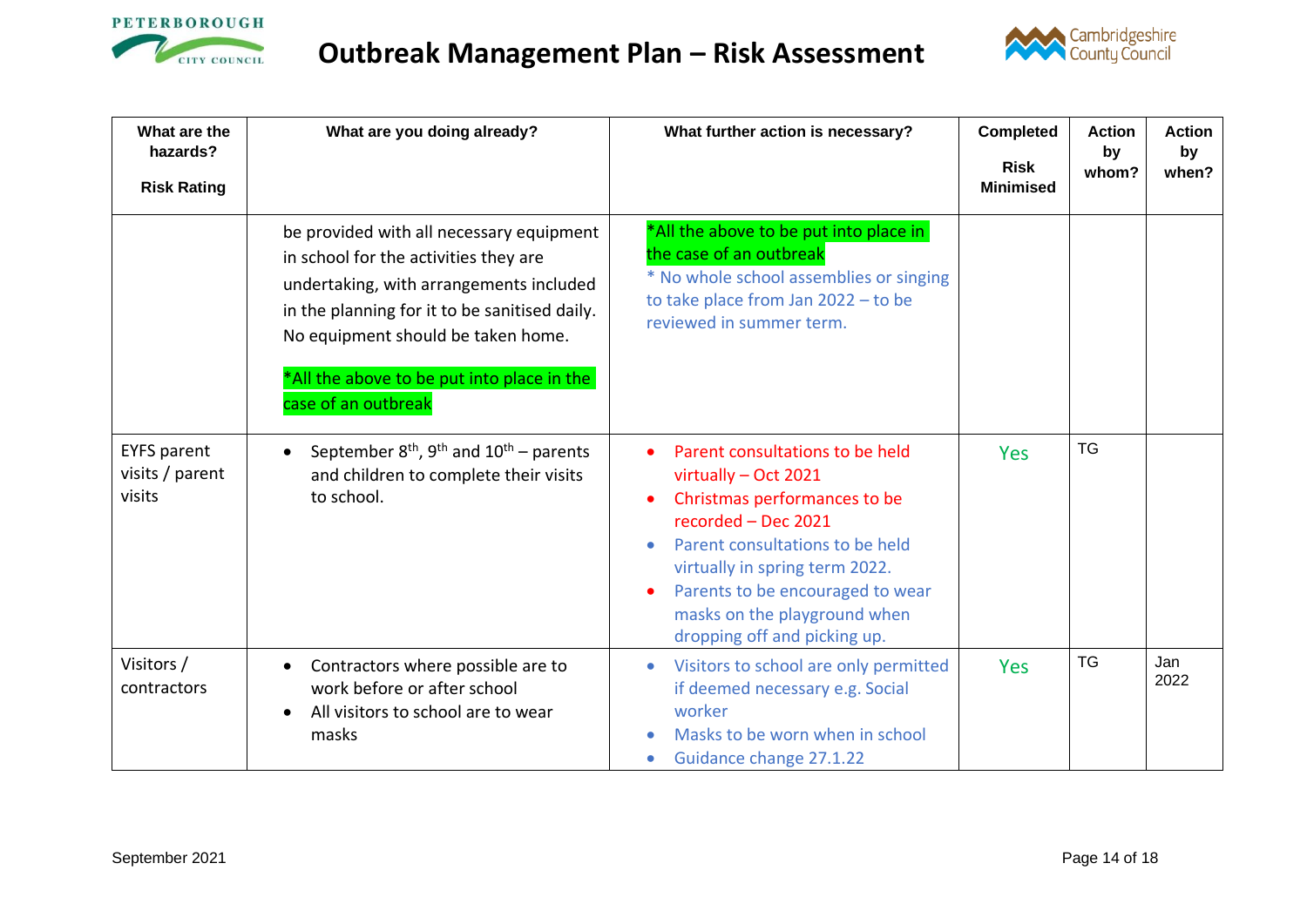



| What are the<br>hazards?<br><b>Risk Rating</b> | What are you doing already?                                                                                                  | What further action is necessary?                                                                                                    | <b>Completed</b><br><b>Risk</b><br><b>Minimised</b> | <b>Action</b><br>bv<br>whom? | <b>Action</b><br>bv<br>when? |
|------------------------------------------------|------------------------------------------------------------------------------------------------------------------------------|--------------------------------------------------------------------------------------------------------------------------------------|-----------------------------------------------------|------------------------------|------------------------------|
| Peripatetic<br><b>Teachers</b>                 | Music teachers can attend school -<br>they are to follow school guidelines<br>e.g. wear masks when walking around<br>school. | Music teachers emailed by DR on<br>$\bullet$<br>05.01.2022 to remind about masks<br>and cleaning procedures in and<br>around school. | Yes                                                 | DR.                          | Jan<br>2022                  |

### **Useful Guidance**

- Guidance for full opening: schools can be found [here](https://www.gov.uk/government/publications/actions-for-schools-during-the-coronavirus-outbreak/guidance-for-full-opening-schools#A)
- Managing school premises during the coronavirus (COVID-19) outbreak can be found [here](https://www.gov.uk/government/publications/managing-school-premises-during-the-coronavirus-outbreak/managing-school-premises-which-are-partially-open-during-the-coronavirus-outbreak#fire-safety)
- The Government Guidance for implementing protective measures in educational and childcare settings can be found [here](https://www.gov.uk/government/publications/coronavirus-covid-19-implementing-protective-measures-in-education-and-childcare-settings/coronavirus-covid-19-implementing-protective-measures-in-education-and-childcare-settings#class-or-group-sizes)
- The NASUWT has also produced a useful checklist for reopening of schools which can be found [here.](https://www.nasuwt.org.uk/uploads/assets/uploaded/d8b46e47-fa23-466c-af6e4d55e3022efd.pdf)
- CLEAPSS [Guide to doing practical work in a partially reopened school Science](https://public.huddle.com/a/lrVPERK/index.html)
- CLEAPSS [Guidance for science departments returning to school after an extended period of closure](https://public.huddle.com/a/VdRjYeV/index.html)
- Conducting a SEND risk assessment during the coronavirus outbreak guidance can be found [here](https://www.gov.uk/government/publications/coronavirus-covid-19-send-risk-assessment-guidance)
- COVID-19: guidance on supporting children and young people's mental health and wellbeing can be found [here](https://www.gov.uk/government/publications/covid-19-guidance-on-supporting-children-and-young-peoples-mental-health-and-wellbeing)
- Actions for early years and childcare providers during the coronavirus outbreak can be found [here](https://www.gov.uk/government/publications/coronavirus-covid-19-early-years-and-childcare-closures/coronavirus-covid-19-early-years-and-childcare-closures)
- Coronavirus (COVID-19): implementing protective measures in education and childcare settings can be found [here](https://www.gov.uk/government/publications/coronavirus-covid-19-implementing-protective-measures-in-education-and-childcare-settings/coronavirus-covid-19-implementing-protective-measures-in-education-and-childcare-settings)
- Safe working in education, childcare and children's social care settings, including the use of personal protective equipment (PPE) can be found [here](https://www.gov.uk/government/publications/safe-working-in-education-childcare-and-childrens-social-care/safe-working-in-education-childcare-and-childrens-social-care-settings-including-the-use-of-personal-protective-equipment-ppe)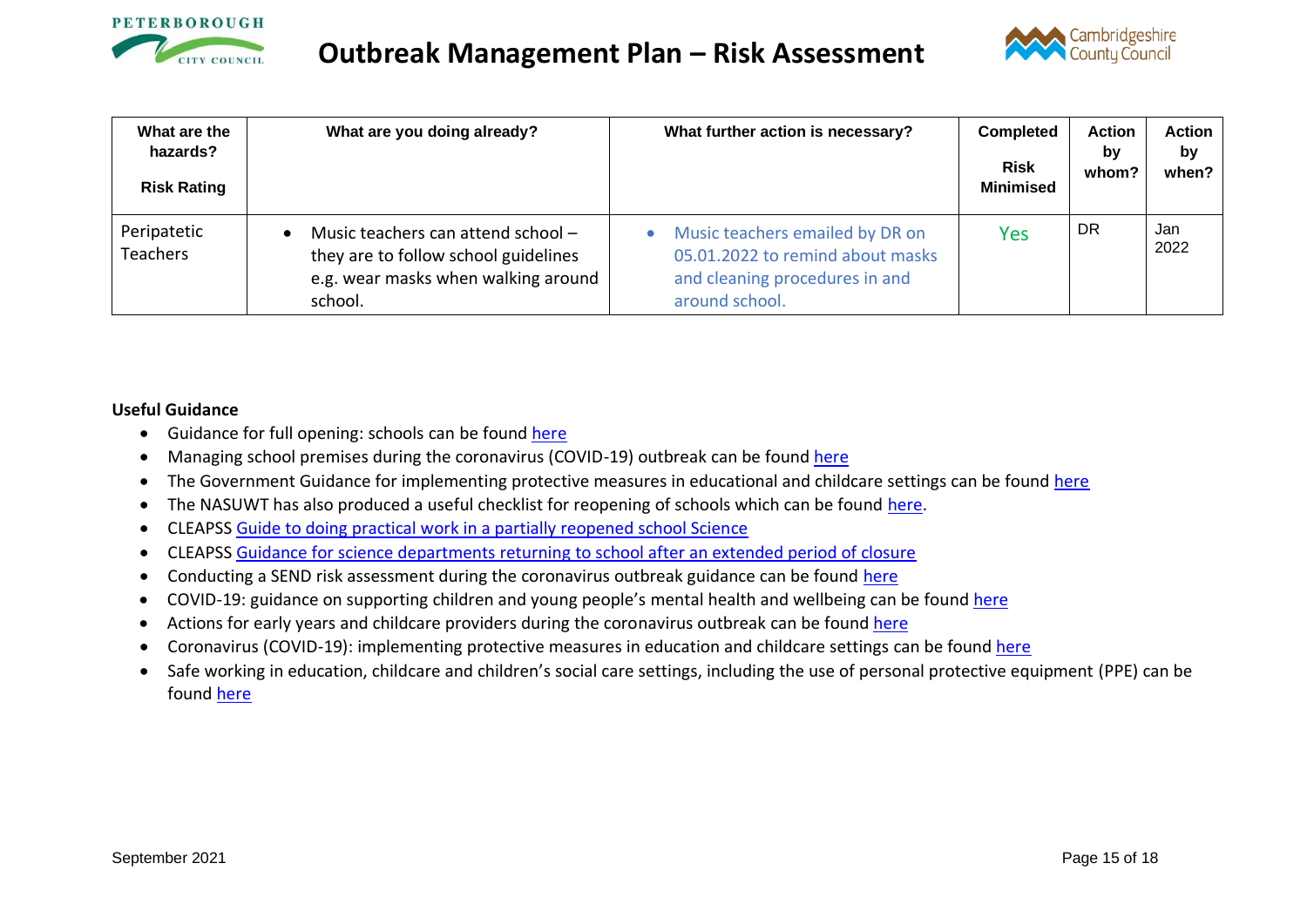



### **General staff and pupil advice on limiting the spread of coronavirus in the Educational Setting**

Government advice is clear PPE, including facemasks should be taken into account where employees could be put at risk. The use of such PPE does not replace or reduce the need to follow the government guidance in relation to hygiene practices

Frequently clean and disinfect objects and surfaces that are touched regularly, using your recommended cleaning products.

- Wash your hands with soap and water often do this for at least 20 seconds.
- Use hand sanitiser gel if soap and water are not available.
- Staff and Pupils should wash their hands as soon as they get to school and when they arrive home, after they blow their nose, cough or sneeze, before they eat or handle food.
- Cover mouth and nose with a tissue or a sleeve (not hands) when you cough or sneeze.
- Put used tissues in the bin immediately and wash your hands afterwards.

Handwashing techniques advice can be found [here](https://public.huddle.com/a/qYBLLYj/index.html)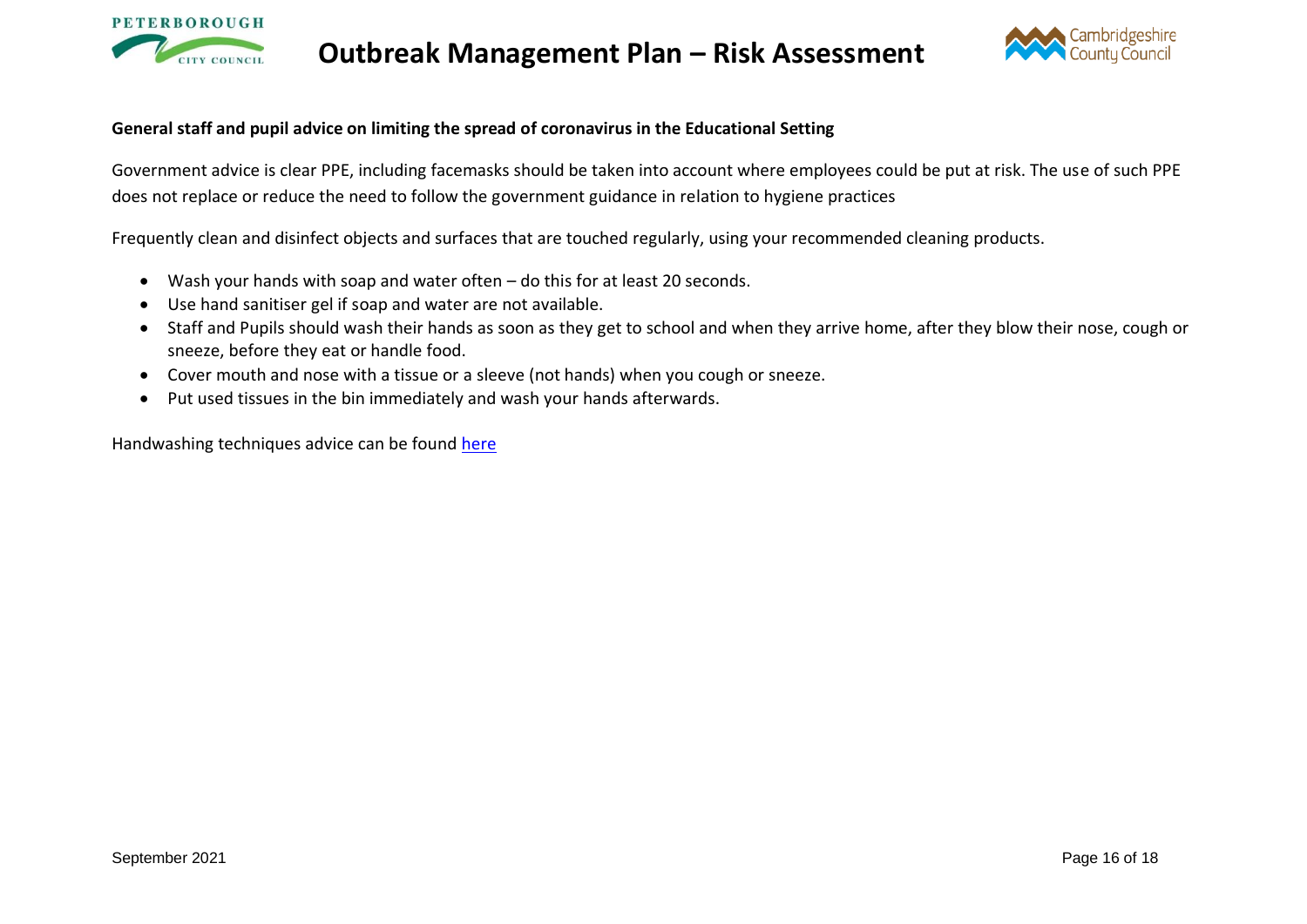



#### **What happens if someone becomes unwell at an educational setting?**

If anyone becomes unwell with:

- a high temperature this means you feel hot to touch on your chest or back (you do not need to measure your temperature)
- a new, continuous cough this means coughing a lot for more than an hour, or 3 or more coughing episodes in 24 hours (if you usually have a cough, it may be worse than usual)
- a loss or change to your sense of smell or taste this means you've noticed you cannot smell or taste anything, or things smell or taste different to normal

There are various other symptoms discussed in the media around children but this is the threshold set by the NHS process for testing and we must adhere to these.

In an education or childcare setting, they must be sent home and advised to follow the COVID-19: guidance for households with possible [coronavirus](https://www.gov.uk/government/publications/covid-19-stay-at-home-guidance) infection [guidance](https://www.gov.uk/government/publications/covid-19-stay-at-home-guidance) which sets out that they should start to self-isolate for at least 10 days and should arrange to have a test to see if they have coronavirus. If a parent has called 119 and they have been told they don't need a test as their symptoms aren't 'due to COVID,' then the child can attend school if they are not displaying any symptoms.

If a child is awaiting collection, they should be moved, if possible, to a room where they can be isolated behind a closed door, depending on the age of the child and with appropriate adult supervision if required. Ideally, a window should be opened for ventilation. If it is not possible to isolate them, move them to an area which is at least 2 metres away from other people.

If they need to go to the bathroom while waiting to be collected, they should use a separate bathroom if possible. The bathroom should be cleaned and disinfected using standard cleaning products before being used by anyone else.

PPE should be worn by staff caring for the child while they await collection if a distance of 2 metres cannot be maintained (such as for a very young child or a child with complex needs).

In an emergency, call 999 if they are seriously ill or injured or their life is at risk. Do not visit the GP, pharmacy, urgent care centre or a hospital.

If a member of staff has helped someone who was unwell with a new, continuous cough or a high temperature, they do not need to go home unless they develop symptoms themselves (and in which case, a test is available) or the child subsequently tests positive (see 'What happens if there is a confirmed case of coronavirus in a setting?' below). They should wash their hands thoroughly for 20 seconds after any contact with someone who is unwell. Cleaning